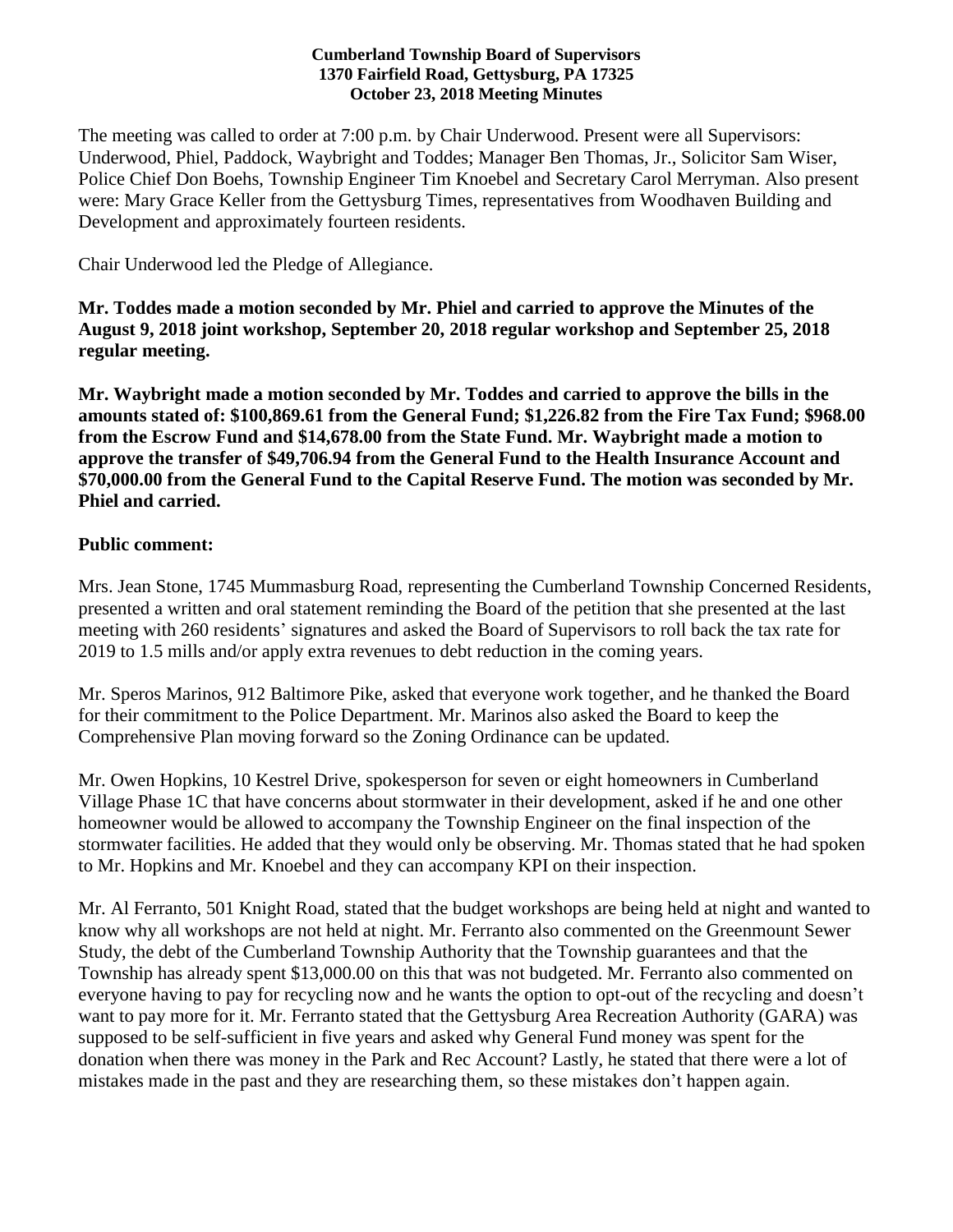## **Engineer/Plans:**

Mr. Knoebel reported that the Township received a Request for Extension until December 31, 2018 for approval of the Gettys Point Final Land Development Plan; a project at the intersection of Table Rock Road and Boyd's School Road. **Mr. Toddes made a motion seconded by Mr. Paddock and carried to approve the request for extension for Gettys Point Final Land Development Plan until December 31, 2018 contingent upon Mr. Sharrah updating the Board on the status of the project before any more extensions are granted.**

Mr. Knoebel also reported that the Township received a request from the Susquehanna Area Regional Airport Authority (SARAA) to release financial security being held by the Township for runway improvements. Mr. Knoebel recommended that any remaining financial security be released to the owner pending confirmation that the Stormwater Management Operations and Maintenance Agreement has been recorded. **Mr. Toddes made a motion, as recommended and stated by Mr. Knoebel (memo dated October 22, 2018), seconded by Mr. Paddock and carried.** 

Mr. Knoebel reported that the Pa. Department of Environmental Protection (DEP) has given their approval, in writing, for Cumberland Crossings to have up to ten houses on temporary holding tanks until the sewage pumping station has been completed. He added that the letter from DEP also states that Mr. Klein will be required to give them weekly reports and DEP will be doing inspections. He added that the current modification to the Developer's Agreement allowed four homes to be connected to two holding tanks and the modification from DEP will allow ten homes to be connected to three holding tanks as arranged by DEP. Mr. Knoebel recommended that all prior conditions, including those included in DEP's letter, should remain in the Agreement. Solicitor Wiser affirmed that financial security is being held to cover the remediation of the tanks once they are no longer needed and he read the conditions in the agreement and the conditions in DEP's letter for the Board's information. **Mr. Paddock made a motion seconded by Mr. Toddes and carried to authorize Solicitor Wiser to re-modify the Developer's Agreement for Cumberland Crossings per the approval letter from DEP.** 

Mr. Knoebel reported that the waiver requests for Cumberland Village Phase 2 were discussed at length at the workshop on September 20, 2018 and he has prepared a memo dated October 23, 2018 to help streamline the items for the Board's action tonight. Mr. Knoebel also explained that the plan was submitted under the old Subdivision and Land Development Ordinance (SALDO) just prior to the adoption of the new SALDO and the plan meets the new SALDO requirements in a lot of respects, rather than the requirements of the old SALDO making the waivers necessary. Mr. Knoebel went over each waiver:

- *1. 401.D. - to allow "development within fifty (50) feet of an identified wetland or water body.* This waiver was previously recommended by the Township Planning Commission in 2008. The requirement is not contained in the current Township SALDO as the Township does not regulate wetlands. **Mr. Waybright made a motion to grant the waiver to Section 401.D seconded by Mr. Paddock and carried.**
- *2. 402.1.F. - to allow private streets that do not meet all of the design standards for public streets.* This was previously recommended by the Township Planning Commission in 2008 and the plan is generally compliant with the current SALDO. We recommend this waiver be considered subject to the following:
	- 1) That the private streets comply with the current Township SALDO
	- 2) That the Design Speed be established
	- 3) No on-street Parking
	- 4) Meet the turning radii as required by the local fire department

## **Mr. Toddes made the motion to grant the waiver to Section 402.1.F with the conditions as stated by Mr. Knoebel adding the condition that they meet the turning radii as required by the local fire department seconded by Mr. Waybright and carried.**

*3. 402.2.A To allow the streets that will be offered for dedication to have a width of 28-feet in lieu of the stated minimum of 32-feet.*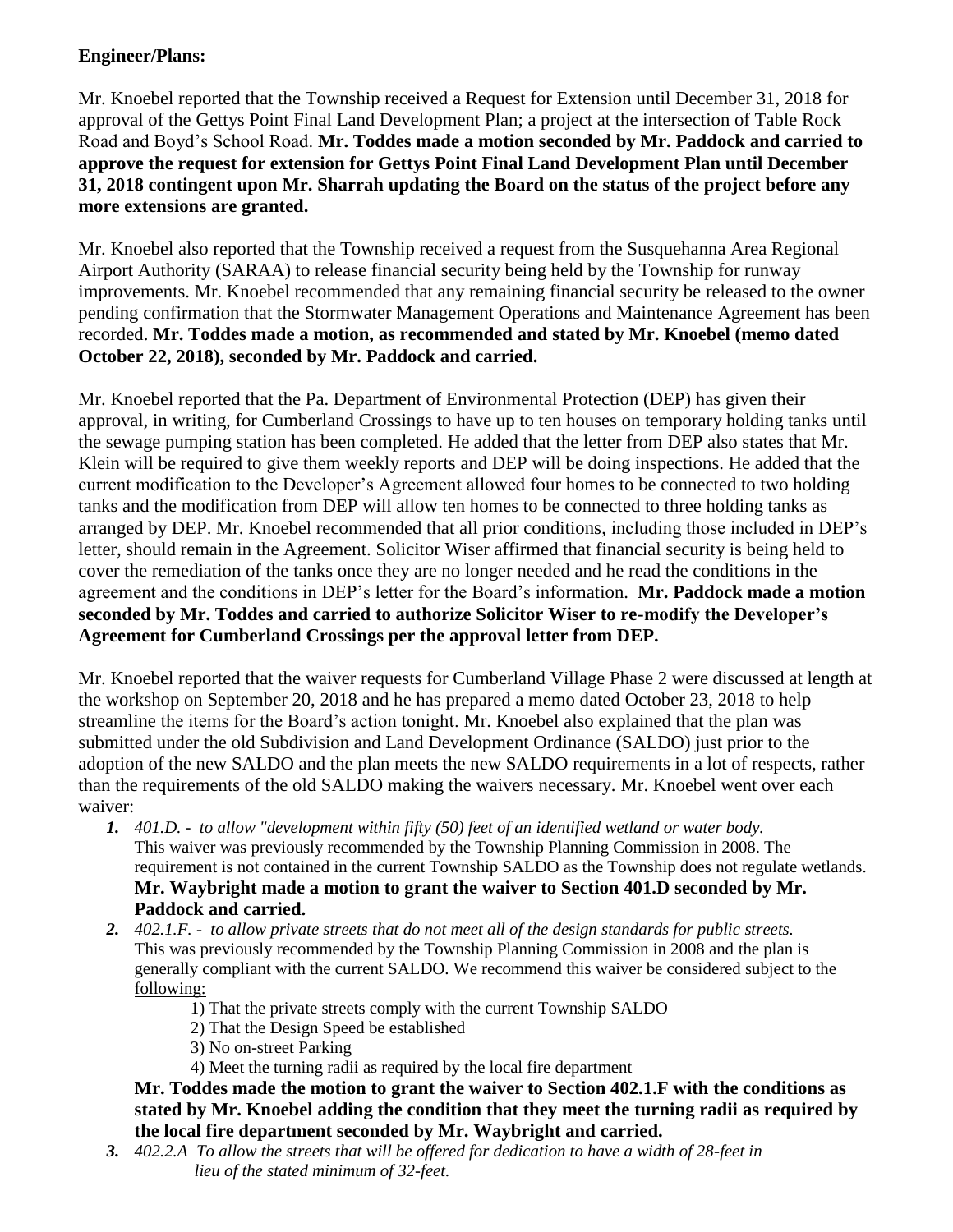This was previously recommended by the Township Planning Commission in 2008 and the plan meets the current street width in Cumberland Village Phase 1. We recommend this waiver be considered subject to the following:

1) That on-street parking be limited to one-side of the street.

**Mr. Paddock made a motion to grant the waiver to Section 402.2.A provided that on-street parking be limited to one side of the street (per ASHTO design standards) seconded by Mr. Phiel and carried.** Mr. Knoebel added that the Township would have to adopt an ordinance to enforce this condition.

*4. 402.7.A. - to allow more than two streets to intersect at a "junction".*

The design is generally compliant with the current SALDO. We recommend this waiver be considered subject to the following:

- 1) That the private streets comply with the current Township SALDO Alternate Design Criteria
- 2) Traffic patterns be clearly depicted on the plan and signs installed as necessary
- 3) The Waiver will only apply to private streets

### **Mr. Phiel made a motion seconded by Mr. Paddock and carried to grant the waiver to 402.7.A with the conditions recommended by Mr. Knoebel.**

*5. 402.7.B. to allow radial intersections*

The design is generally compliant with the current SALDO. We recommend this waiver be considered subject to the following:

1) That the private streets comply with the current Township SALDO Alternate Design Criteria

2) The Waiver will only apply to private streets

### **Mr. Paddock made a motion seconded by Mr. Toddes and carried to grant the waiver to Section 402.7.B. with the conditions recommended by Mr. Knoebel.**

*6.* 504*.3.A.5 to not require the placement of inlets in a one inch sump.*

We do not recommend this waiver. The plan should indicate that inlets shall be in a 1-inch sump as may be directed by the Township representative.

### **Mr. Waybright made a motion to deny the waiver to Section 504.3.A.5 seconded by Mr. Paddock and carried.**

*7. 504.3.C.10 to allow the use of smooth lined corrugated plastic pipe (SLCPP)*

This was previously recommended by the Township Planning Commission in 2008. SLCPP is the preferred pipe material of the Township. We recommend this waiver be granted.

### **Mr. Toddes made a motion seconded by Mr. Phiel and carried to grant a waiver to Section 504.3.A.10.**

*8. 504.3.C.10 to allow the tops and toes of detention basin embankment slopes closer than forty (40 feet from downstream property lines) and (fifteen (15) feet from upstream property lines)*

This was previously recommended by the Township Planning Commission in 2008 on the basis that letters were provided by the Downstream Adjoining Property Owners. We recommend this waiver be reviewed further pending receipt of Drainage Releases from Downstream Adjoining Property Owners:

**Mr. Paddock made a motion seconded by Mr. Phiel and carried to further review this request after getting the releases from the downstream adjoining property owners as recommended by Mr. Knoebel.**

*9.* .506 *to not require sidewalks*

The Township Planning Commission has recommended against this waiver at their May 10, 2018 meeting. Sidewalks are provided on the proposed public streets with exception of along the south side of Audubon from Aqua to the end and the north side of Audubon along lots 162, 175 & 176 and private streets with the exception of the streets labeled as "courts" in which homes directly front. We are comfortable with the lack of curb and sidewalk on the noted private streets based on the very minimal anticipated traffic and low speeds on these sections of private streets. It is our opinion that a Request for Waiver of Curb (Section 505) is also applicable. We recommend that the waiver can be favorably considered subject to the following:

- 1) The extent of the waiver shall only be for the areas depicted on the plan
- 2) The waiver will also apply to curbing where depicted on the plan (Section 505).
- 3) The area fronting the open space (lot H-12) shall be provided with a stabilized surface trail to be located off of the public street right of way and within a private trail easement.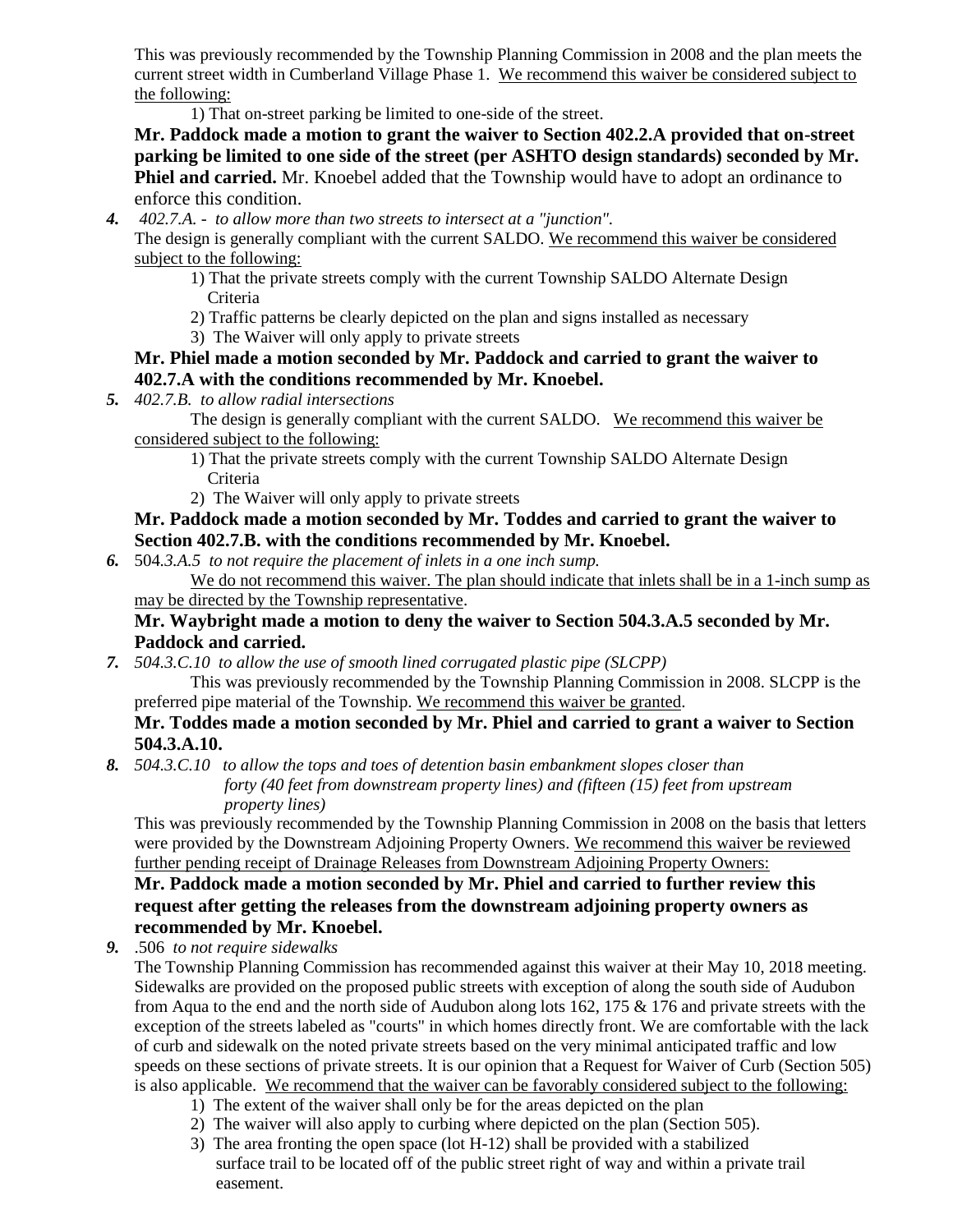4) The plan shall require that the sidewalk on lot 162 be extended to the limit of the property or that it shall be extended upon approval to extend the street.

### **Mr. Paddock made a motion seconded by Mr. Toddes and carried to follow Mr. Knoebel's recommendations for the conditions for the waiver to Section 506 regarding sidewalks and subject to appropriate trail specifications being provided by the developer.**

*10. 509 to allow "Private" streets as depicted on the plans.*

This is essentially the same as the request for waiver under item number 2 above.

- We recommend this waiver be considered subject to the following:
	- 1) That the private streets comply with the current Township SALDO Alternate Design Criteria
	- 2) The Waiver will only apply to private streets

# **Mr. Toddes made a motion seconded by Mr. Paddock and carried to grant the waiver to Section 509 with the same conditions as requested in #2.**

*11. 512 - this section relates to street lighting*

We are reiterating the discussion and direction from the Workshop meeting that this does not require a Waiver (since the prior SALDO used the term "may") and that the plan should be revised to remove street lighting with the exception that street lights should be placed at the 2-intersections proposed with Herr's Ridge Road and that Individual Photo Cell Controlled Post Lights are to be provided at each home.

#### *12. 516- this section relates to street trees* It is our opinion that the plan meets the ordinance and that waivers are not required. Further the plan should note that the developer will pay the commensurate required recreation fees.

Mr. Knoebel also stated that it is noteworthy that as a follow up to the discussion at the September 20, 2018 workshop, the developer's engineer has met with the local Fire Department and as a result has increased the turn radii on all cul-de-sac entrances and exits and at the Aviary and Egret intersection.

Mr. Knoebel reported that they are still working on the dedication of the streets in Cumberland Village, Phase 1C and hopefully will be ready for action at the November meeting. They are reviewing the as-built plans, updates to the stormwater and direction on the connecting trail.

Mr. Knoebel also updated the Board on the Keystone Services project on Barlow Greenmount Road. He stated that the contractor is in the process of implementing the items shown on the revised stormwater plan.

### **Mr. Waybright made a motion seconded by Mr. Toddes and carried to re-approve the James E. Paddock Plan for recording. Mr. Paddock abstained from voting since it is his plan.**

### **Mr. Toddes made a motion seconded by Mr. Phiel and carried to re-approve the Deborah Tufts Soliday Plan for recording.**

**Police Report:** Police Chief Don Boehs presented a written and oral report of police activities for the month of September, 2018 including: 319 complaints - Psych/suicide-5, Disturbances-4, Assault/Harassment-1, Domestics-12, Criminal Mischief-0, Suspicious Activity-10, Thefts-0, Alarms-6, Medical Emergency-6, 911 Hang Up-5, Cruelty to Animals – 0, Wanted Person – 0, Reported Drug Activity – 1, Welfare Checks – 14, Shots Fired – 0, Fraud – 1, Burglary – 0, Sexual assault-1, Follow-up Investigation-45, SRO Calls – 29 with 5 arrests; 38 traffic stops, 39 combined arrests, 11 traffic accidents, 4 targeted enforcements and 8,931 patrol miles. He added that they assisted other agencies 11 times and they were assisted once. Assists to Pa. State Police were in Highland – 1, Franklin – 1 and Mt. Joy - 1. Police Chief Boehs reported that they had 75 walk-in complaints. Mr. Toddes thanked the Police Department for their assistance with a medical emergency that he had with a family member. Mr. Toddes added that the Police officers were right there and probably saved his family member's life.

# **Active Business:**

Mr. Thomas reported that KPI has completed the Greenmount Sewer Planning Study Funding Report and he asked the Board to schedule a meeting for the presentation of the report. **Mr. Toddes made a motion to review the Funding Report for the Greenmount Sewer Planning Study at 6:30 p.m. prior to the**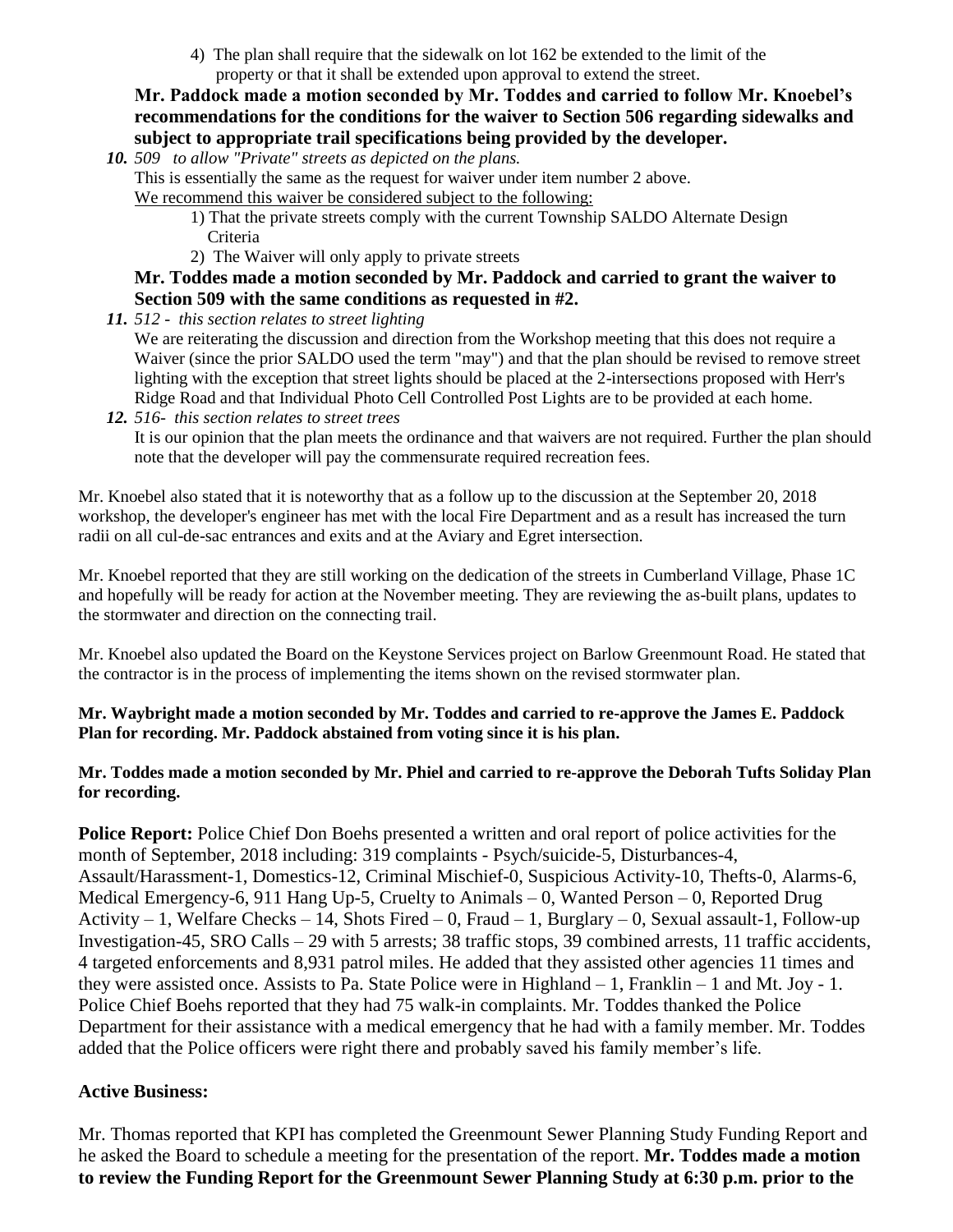## **workshop on November 20, 2018. The motion was seconded by Mr. Phiel and carried.**

Mr. Thomas provided information regarding the pavilion at Misty Ridge. Mr. Thomas reported that Park and Rec fees, in the amount of \$46,000.00, were returned to Pa. Interfaith Community Programs, Inc. for the land purchase, construction of the pavilion and infrastructure. He added that Township staff has confirmed that 50% of the pavilion is being used as storage but, are not aware of what is being stored in the pavilion. The Board asked Mr. Thomas to find out what is being stored in the storage portion of the building and how it is being used since it was presented as the entire pavilion being used for recreation to get the fees returned.

Mr. Thomas also reported that the Township has received a request from Waste Connections for a price adjustment to the rate paid for trash service of \$2.40 per year beginning in January, 2019. The request explains the price adjustment is needed because of an increase in their recycling costs. The Board asked Solicitor Wiser to review the contract language. **Mr. Waybright made a motion to table the request for further investigation seconded by Mr. Phiel and carried.** 

Mr. Thomas reported that the Board received a letter from William Naugle stating that his retirement will be effective January 1, 2019 and thanking them for his 13 years of employment. **Mr. Toddes made a motion to accept Mr. Naugle's retirement, with regret, seconded by Mr. Paddock and carried.**

**Mr. Toddes made a motion seconded by Mr. Phiel and carried to approve the 2019 Minimum Municipal Obligations for the Pension Plans as follows: Uniformed Pension Plan - \$146,022.00 and Non-Uniformed Pension Plan - \$74,279.00**

### **Mr. Paddock made a motion seconded by Mr. Waybright and carried to appoint Michele Long as Zoning Officer effective November 26, 2018.**

**Finance Committee**: Mr. Thomas reported that the Board already approved the budgeted transfer of \$70,000.00 from the General Fund to the Capital Reserve Fund and Chair Underwood announced that the Board will hold two budget workshops on November 7, 2018 and November 20, 2018 at 7:00 P. M. She added that the Board will take action on the preliminary budgets at the regular meeting on November 27, 2018 at 7:00 P.M. It was clarified that the Greenmount Sewer Study Funding Report is being held at 6:30 P.M. on November 20, 2018 and the budget workshop will convene immediately following.

Public Safety Committee: Chair Underwood reported that the committee is recommending a status change for Police Officer Lane Hartley from part-time to full-time effective November 12, 2018. **Mr. Waybright made a motion to approve the status change seconded by Mr. Phiel and carried.** This will fill a vacancy in the Department.

Mr. Thomas reported that there will be an E-cycling event held on December 1, 2018 from 8:00 A.M. to 10:00 A.M. at East Berlin Borough Park.

**Solicitor:** Solicitor Wiser announced that he needs the Board to hold an Executive Session following the regular meeting regarding personnel.

# **Committee Reports and comments from Board Members:**

**Parks and Recreation** – Mr. Toddes reported that the Rec Park is going to be closed November 22, 2018 to November 25, 2018 over the Thanksgiving holiday. He added that the Rec Park is an important part of why people come to Gettysburg.

**Planning and Zoning –** Chair Underwood reported that they are waiting on direction from the Adams County Office of Planning and Development for the next steps on the Comp Plan.

**Building and Grounds –** Chair Underwood reported that they are waiting for estimates to come in.